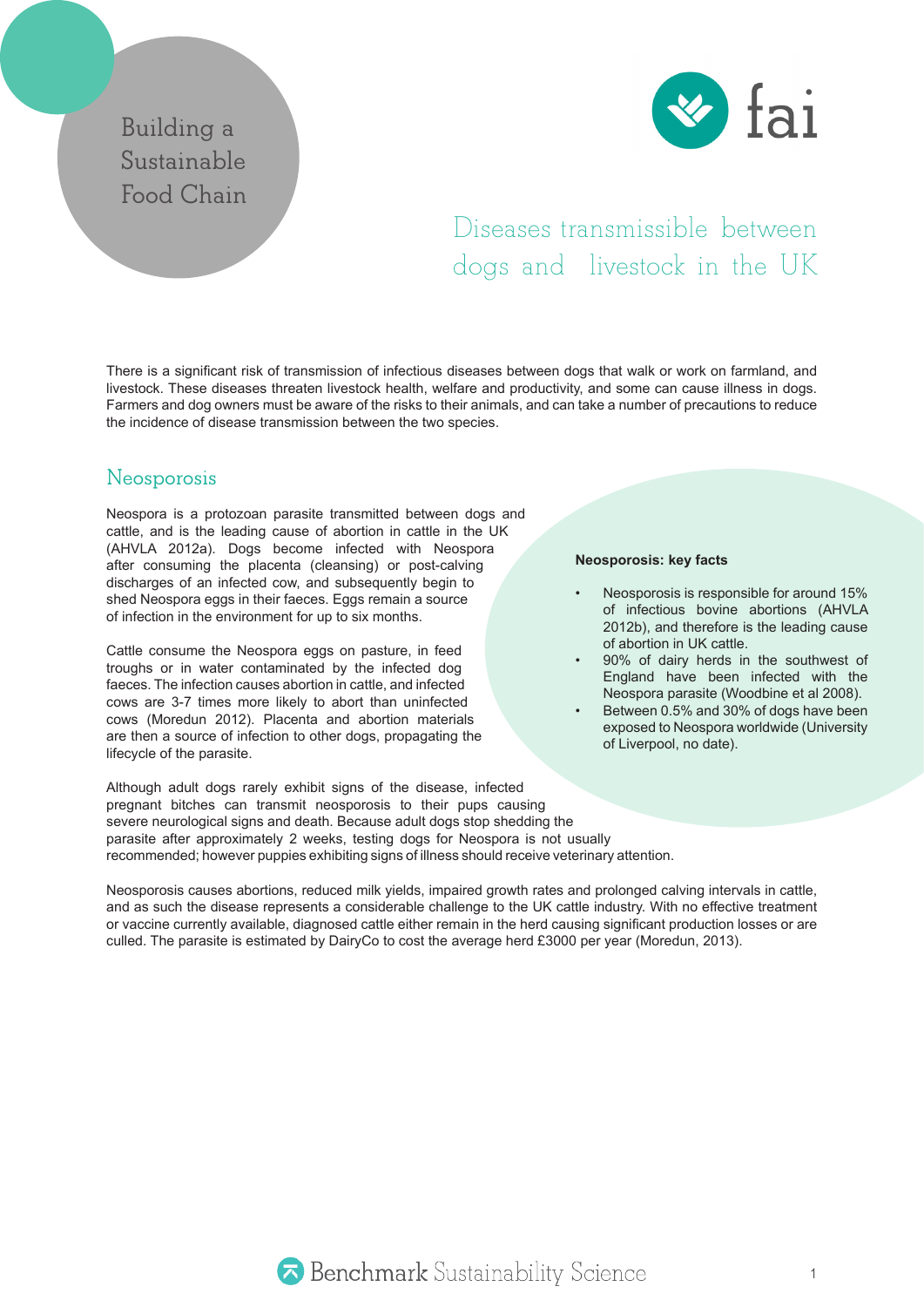

#### **Sarcocystosis**

Sarcocystosis is protozoan disease affecting a number of livestock species and carnivores. A disease cycle involving sheep and dogs commonly occurs in the UK. Following the ingestion of infected sheep meat, dogs begin to shed Sarcocystis eggs in their faeces, which can contaminate pastures, feed and water sources. Sheep

then ingest the eggs and the parasite infects the muscle tissue, acting as a potential source of infection for other dogs that consume the meat.

In the majority of cases, sarcocystosis is a benign disease with no obvious



**Figure 1:** Image of sheep oesophagus infected with Sarcocystis (University of Edinburgh 2007)

In some parts of the world, 100% of sheep have been exposed to the Sarcocystis parasite (Fayer and Dubey 1989).

**Sarcocystosis: key facts**

• In one study, 39.3% of farm dogs were shedding Sarcocystis eggs in their faeces (Leguia and Herbert 1979).

clinical signs in sheep and dogs. However in pregnant sheep the disease can cause abortion, and neurological signs can also affect up to 75% of sheep in susceptible flocks with lambs being the most vulnerable to disease. Severe infections can be fatal. Other impacts of the disease are associated with reduced growth rates and the condemnation of infected carcasses in the abattoir.

The prevalence of sarcocystosis in sheep and dogs is unknown in the UK, but it is thought to be common and underreported. In some parts of the world however, 100% of sheep have been exposed to the parasite (Fayer and Dubey 1989), and in one study, Sarcocystis eggs were found in the faeces of 39.3% of farm dogs (Leguia and Herbert 1979). As there is no effective treatment or vaccination for this disease, dog owners and sheep farmers should help to prevent livestock losses due to this parasite

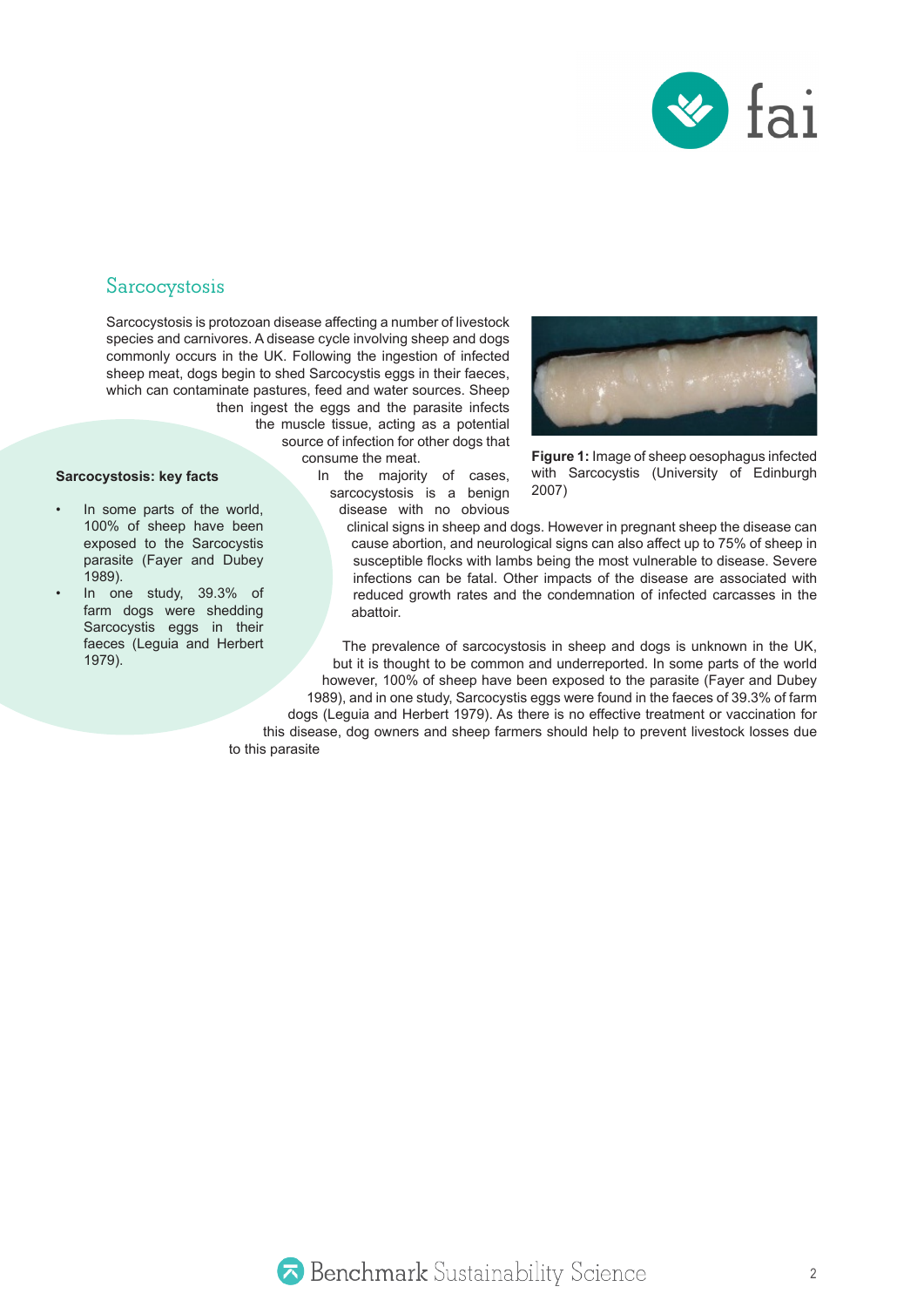

#### **Tapeworms**

Sheep are the 'intermediate hosts' of four species of tapeworm, all of which have the domestic dog as their final host. This means that when dogs consume sheep meat infected with the parasite, they begin to shed the worm eggs in their faeces. When sheep consume pasture or feed contaminated with worm eggs, the parasite forms cysts in their organs, which can subsequently act as a source of

infection for other dogs that eat the carcass.

#### **Tapeworms: key facts**

- Infestation with some species of tapeworms is as high as 50% in young sheep (Bates 2013).
- Dog tapeworms cost the English sheep industry more than £6 million in 2012 in abattoir condemnations (EBLEX 2013).

The development of worm cysts can cause severe clinical disease in sheep, including neurological signs, poor growth rates and occasionally death. Economic losses are caused by carcass condemnation at slaughter. Tapeworms usually cause no clinical illness in dogs, so are difficult to detect; however



**Figure 2:** Tapeworm cysts in a sheep carcass (Ovis management, 2014)

tapeworm segments (that look like rice grains) can sometimes be seen around the anus, and may be accompanied by excessive grooming and itching. In rare and severe cases, the worms can cause intestinal obstruction in dogs, and in addition, one of these tapeworms presents a risk to people. Tapeworms in dogs can be controlled through regular use of a suitable wormer, as advised by your vet.

#### **Reducing risk of diseases in dogs and livestock**

Dog owners and farmers can mitigate the risks of all of these diseases in dogs and livestock, using a number of simple measures:

- 1. DISCOURAGE SCAVENGING: Do not allow dogs to eat fallen stock, after-birth or birth fluids from livestock.
- 2. CLEAN UP AFTER YOUR DOG: Always collect and remove your dogs' faeces during walks.
- 3. REGULAR WORMING: Regularly worm your dog with a suitable treatment as recommended by your vet.
- 4. SELECT A SUITABLE DIET: Be aware that feeding a bone and raw food (BARF) diet to your dog can present disease risks to both your dog and livestock. Discuss other dietary options with your vet and ensure that any meat and offal is thoroughly cooked before feeding it to your pets.
- 5. FARM HYGIENE: Farmers should promptly and hygienically dispose of fallen stock and after-birth and should keep livestock feed covered and locked away to prevent access by dogs, other pets and wildlife.